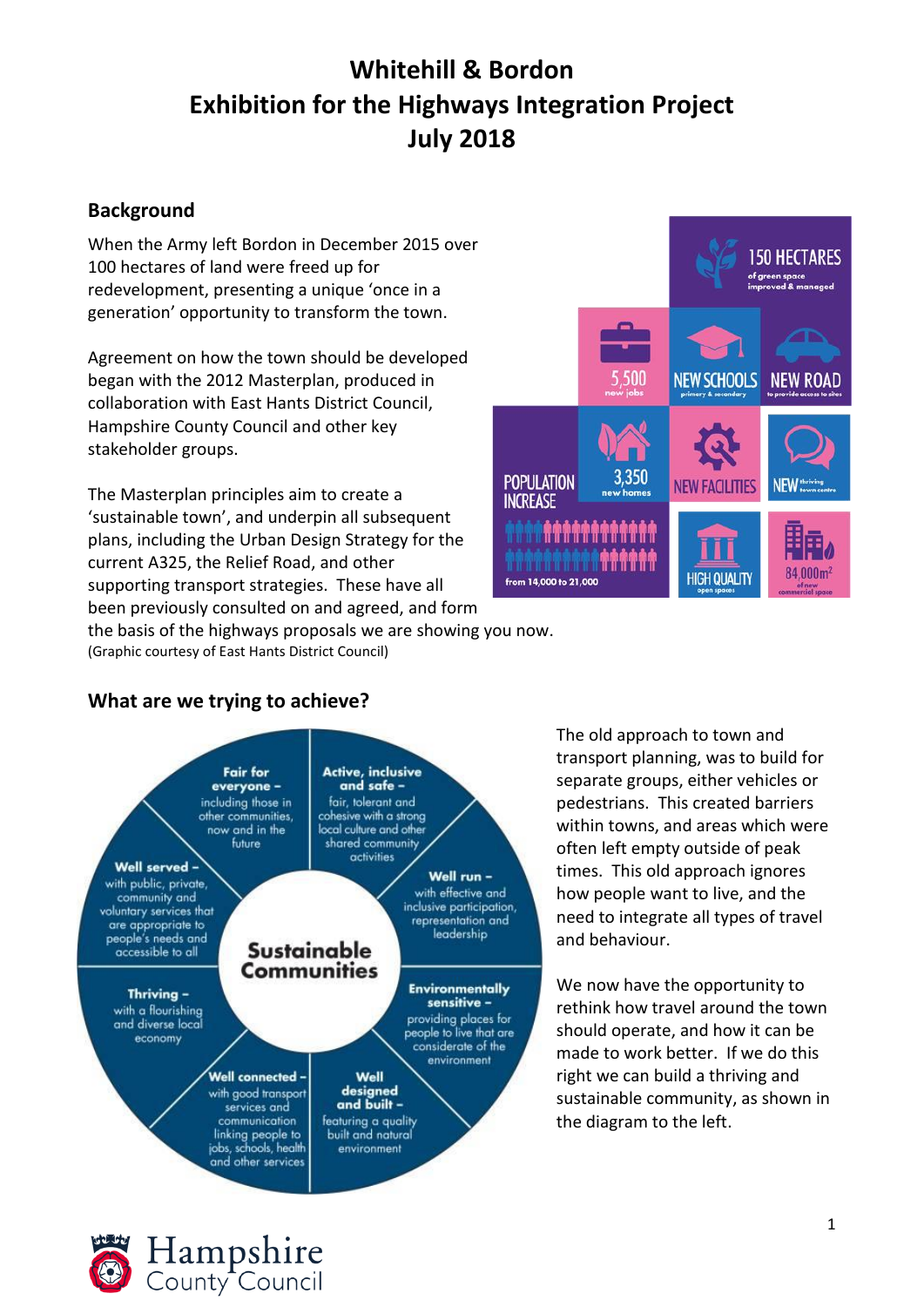To support the development of a thriving, inclusive and sustainable community, the objectives of the Integration Project are to:

- 1. Knit together the existing and new areas of town
- 2. Reduce traffic levels in the town to accommodate planned growth in housing and jobs
- 3. Make the town an attractive place to live
- 4. Support better health
- 5. Enable sustainable growth

This exhibition focusses on the changes we can make on the **highway**, to reduce the dominance of vehicle traffic, and how we can make it safer and more attractive to cycle or walk to around the town. Further elements of the Integration Project like the Sustainable Transport Package (including buses) are under development, and details will be provided as soon as possible.

### **Why do we need to make changes?**

The A325 is a key north-south link between the A31 and A3, which currently carries between 13- 15,000 vehicles per day through Whitehill & Bordon. It serves an important function as an 'A' road. It also acts as a barrier to local movement. With the redevelopment planned for the town, the current A325 could become even more of a barrier, cutting off existing residential areas from the new facilities.

Budds Lane will become a key route to access schools, the new town centre, and a range of leisure and community facilities. The road currently has high vehicle speeds, wide junctions and narrow pavements. This makes it an unattractive route for walking and cycling.

As the development progresses, other areas of the town, like Station Road, Hogmoor Road and Chalet Hill, will also undergo a change in character, and may require further changes to traffic management, and improvements to pedestrian and walking links.

#### **How can we do this?**

When fully open (winter 2018), the relief road will become the new route of the A325, carrying through-traffic, and providing access to the town, including new development sites at Prince Philip Park and Louisburg. The removal of through-traffic from the town creates an opportunity to:

- reconnect the two sides of town / link up the existing and the new;
- improve the look and feel of the town centre;
- make the town more walking and cycling friendly; and,
- enable sustainable development and growth in the town.







Photo from Bordon Herald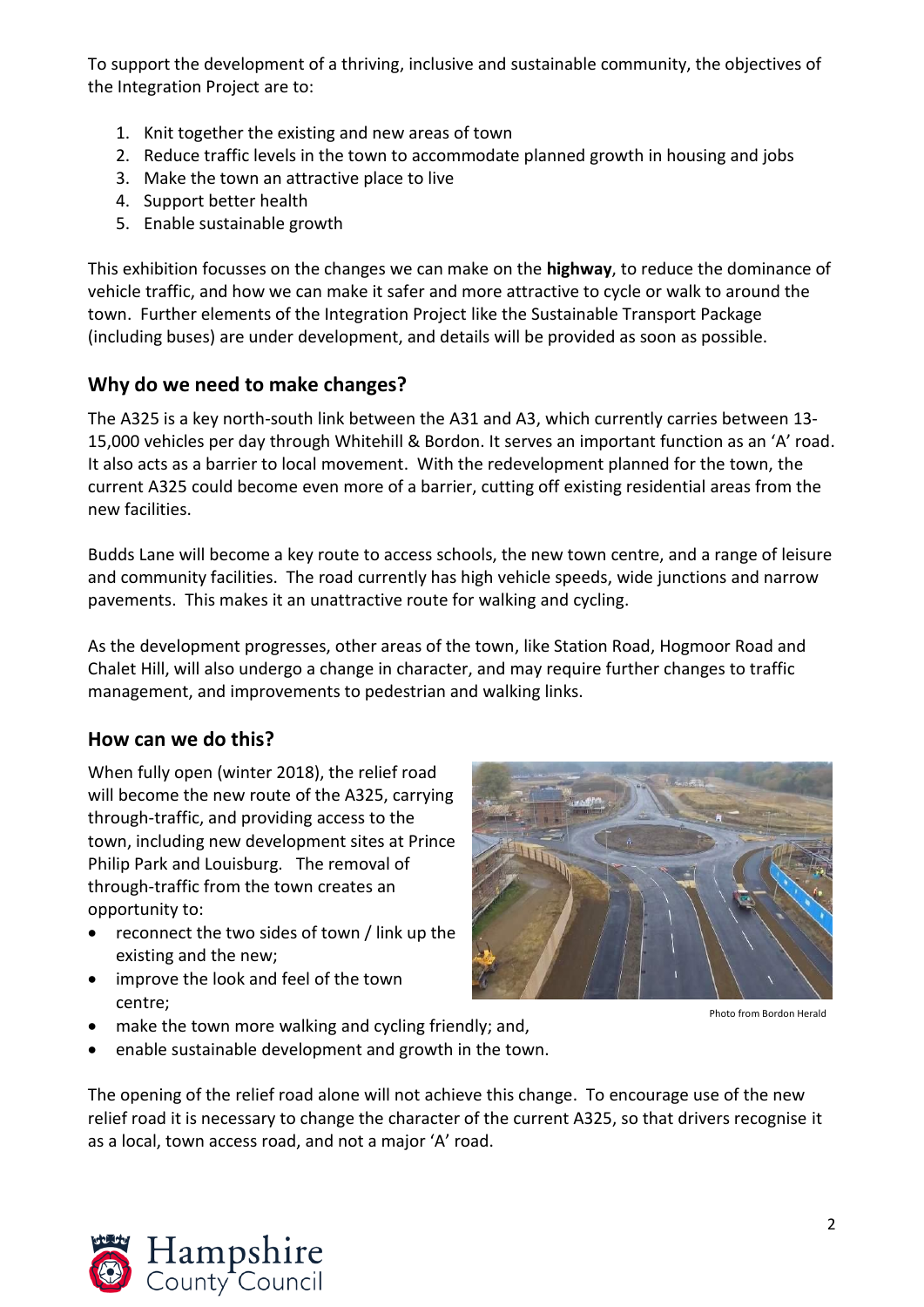To increase choice and accessibility we also need to make it easier, safer, and more attractive to walk and cycle around the town. To achieve this, the following package of measures is proposed:

- narrowing sections of the current A325 to 6m, to slow vehicle speeds;
- installing new pedestrian and cycle crossings, which will mainly be zebra/tiger crossings, to give greatest priority to pedestrians and cyclists;
- providing more facilities for cyclists, including a continuous shared-use path on the western side of the current A325, and the northern side of Budds Lane;
- improving footpaths;
- removing off-carriageway bus laybys, to:
	- slow vehicle speeds and improve bus journey times (as easier for buses to re-join the traffic);
	- install raised kerbs to assist people getting on/off buses;
	- creates additional space for pedestrian/cycle paths;
- reducing the size of Station Road crossroads to match future traffic levels, to:
	- improve pedestrian/cycling facilities and crossings;
	- reduce dominance of north-south traffic flow;
	- encourage through traffic to use relief road;
- changing Budds Lane/Chalet Hill junctions to mini roundabouts, to:
	- slow traffic approaching key pedestrian areas;
	- reduce dominance of north-south traffic flow;
	- give priority to pedestrians, rather than vehicles;
- reducing size of other junctions, to make it easier for pedestrians to cross, and to reflect reduced speeds and volumes of traffic;
- narrowing Budds Lane to 5.5m, between the new town centre and Mill Chase Academy;
- make Budds Lane even narrower at certain points, with additional pinch points at either end of the section between the new town centre and new Mill Chase Academy, and in front of the Infant and Junior schools;
- more tree planting and landscaping, particularly in Budds Lane, where we want to change the character of the road to a park-type environment.



#### **Shared-Use Footpath/Cyclepath**

We would like to improve pedestrian and cycling facilities throughout the town, starting with the current A325 and Budds Lane. However, there is not space along these roads to provide separate paths along their whole length, so a separate cycle path would stop and start, or keep switching from a separate path to a shared pedestrian/cycle path. This would be confusing for all road users, could cause safety issues, and is unlikely to encourage greater levels of cycling, particularly amongst those who are less confident.